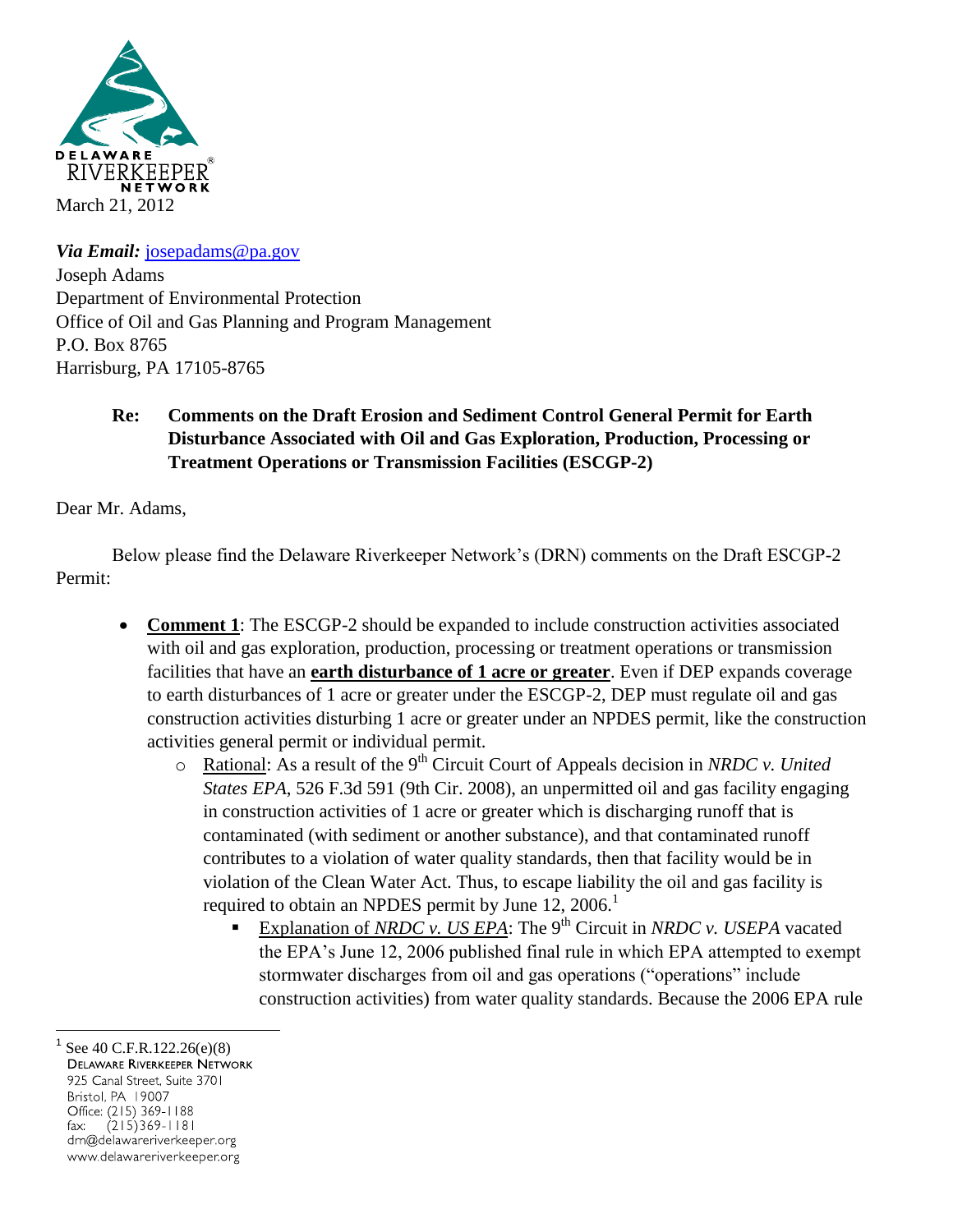has been vacated and EPA has not engaged in rulemaking on the issues, the regulations in place prior to the 2006 rule, as read in conjunction with the Energy Policy Act amendments (expanding oil and gas operations to include construction activities), are controlling.<sup>2</sup> The impacted regulations that were effective prior to the 2006 rule, which are now effective after the vacature, are 40 C.F.R.  $\S 122.26(a)(2)$  and (e)(8). Each is reproduced below:

- 40 C.F.R. § 122.26(a)(2): The Director may not require a permit for discharges of storm water runoff from mining operations or oil and gas exploration, production, processing or treatment operations or transmission facilities, composed entirely of flows which are from conveyances or systems of conveyances (including but not limited to pipes, conduits, ditches, and channels) used for collecting and conveying precipitation runoff and which are not contaminated by contact with or that has not come into contact with, any overburden, raw material, intermediate products, finished product, byproduct or waste products located on the site of such operations. (Emphasis added).
- 40 C.F.R. § 122.26(e)(8): For any storm water discharge associated with small construction activity identified in paragraph  $(b)(15)(i)$  of this section, see  $122.21(c)(1)$ . Discharges from these sources, other than discharges associated with small construction activity at oil and gas exploration, production, processing, and treatment operations or transmission facilities, require permit authorization by March 10, 2003, unless designated for coverage before then. Discharges associated with small construction activity at such oil and gas sites require permit authorization by June 12, 2006. (Emphasis added).

Thus, under 40 C.F.R.  $\S 122.26(a)(2)$ , when read in conjunction with 33 U.S.C. § 1362 (24), stormwater discharges from oil and gas construction activities are not to be regulated under an NPDES permit unless the runoff has been contaminated with "any overburden, raw material, intermediate products, finished product, byproduct or waste products located on the site of such operations." Importantly, contamination in this context includes sediment-laden runoff.<sup>3</sup> Therefore, entities discharging stormwater runoff from oil and gas construction activities contaminated with sediment are not per se exempted from NPDES permitting requirements under 40 C.F.R. § 122.26(a)(2).

Because 40 C.F.R. §122.26(c)(1)(iii) was not at issue in the *NRDC v. USEPA* litigation, it remains in effect and requires:

<sup>&</sup>lt;sup>2</sup> See <u>http://cfpub.epa.gov/npdes/stormwater/oilgas.cfm</u>

<sup>&</sup>lt;sup>3</sup> See 55 Fed. Reg. at 48029 (Nov. 16, 1990)("contamination can include disturbed soils"). Also, the court's holding in *NRDC v*. *USEPA* that EPA's 2006 rule was arbitrary and capricious was premised on the notion that contamination includes discharge of sediment-laden stormwater. See *NRDC v. USEPA*, 526 F.3d at 606-608.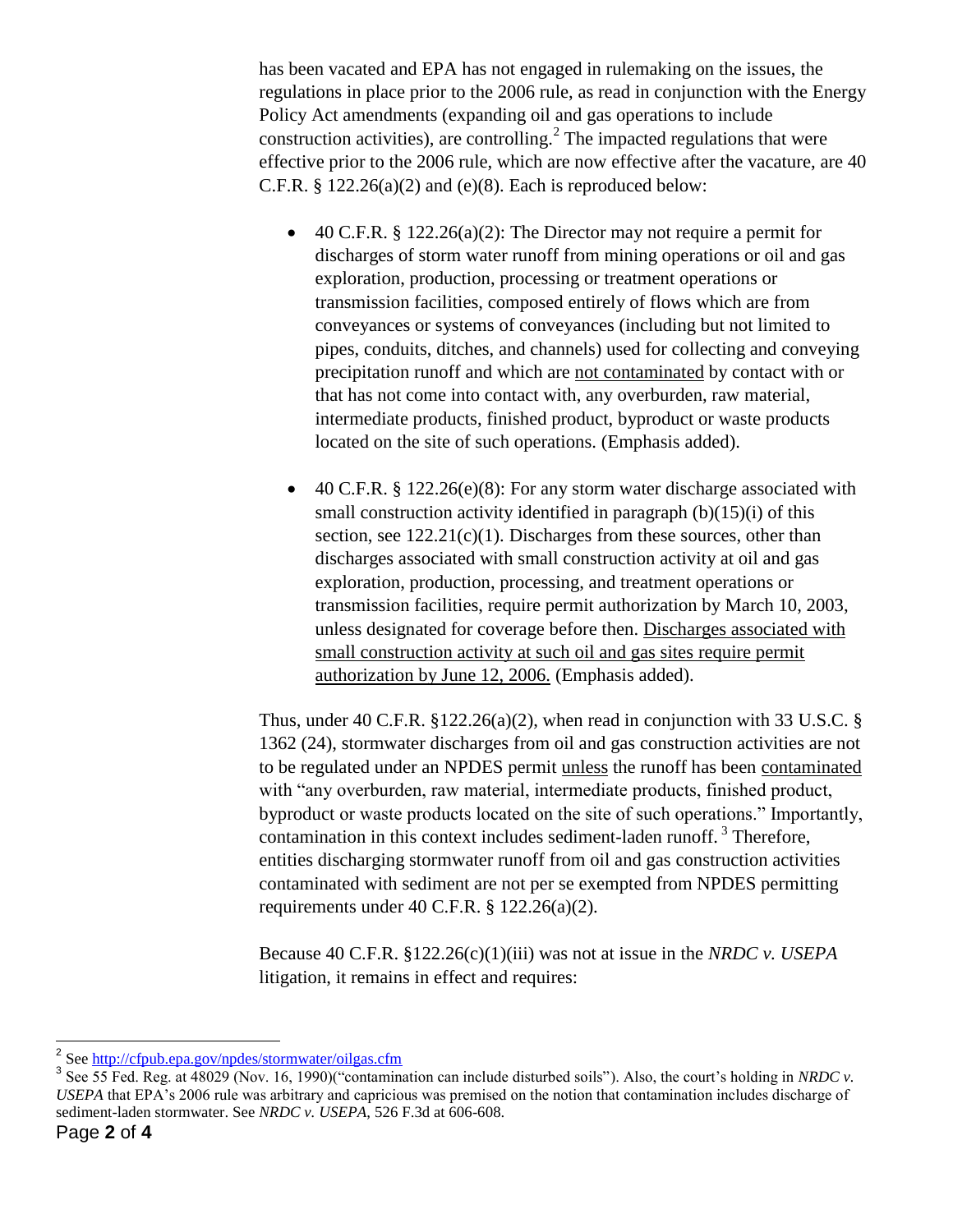The operator of an existing or new discharge composed entirely of storm water from an oil or gas exploration, production, processing, or treatment operation, or transmission facility is not required to submit a permit application in accordance with paragraph  $(c)(1)(i)$  of this section, unless the facility… (C) Contributes to a violation of a water quality standard. 40 C.F.R. §122.26(c)(1)(iii) (emphasis added).

When these three regulations are read together, they require an oil and gas facility engaging in small and large construction activities which are discharging runoff that is contaminated (with sediment or another substance), and that contaminated runoff contributes to a violation of water quality standards, to obtain an NPDES permit.

Therefore, each facility that meets the above criteria is required to be enrolled in an NPDES permit or it will be in violation the Clean Water Act. As DEP has been authorized by EPA to administer its NPDES program, DEP has an obligation to regulate these facilities and require enrollment in NPDES permits appropriately.

- o *Recommendation*: the Delaware Riverkeeper Network's strongly recommends that DEP follow its Clean Water Act obligations by requiring oil and gas facilities engaging in small and large construction activities that discharge runoff that is contaminated, and that runoff contributes to a violation of a water quality standard, to enroll in an appropriate NPDES permit.
- **Comment 2**: Monitoring, Inspection, and Reporting Requirements in paragraph 8 of the Draft ESCGP-2 should be strengthened
	- o In addition to "visual site inspections" conducted on weekly basis that are required under the proposed permit, the Delaware Riverkeeper Network recommends that the operator/facility should be required to sample and report stormwater discharge on a quarterly basis because sampling and reporting will more effectively ensure that E&S BMPs are properly constructed and maintained to effectively minimize pollution to the waters of the Commonwealth. In particular, DRN believes the following changes should be made to the Draft ESCGP:
		- The sampling of discharge should occur during the first rain event of the quarter and within 4 hours of the start of such rain event. Should the operator fail to sample during the first rain event, the operator is required to sample during the next rain event within 4 hours of the start of such rain event.
		- Samples should be sent for  $3<sup>rd</sup>$  party laboratory analysis testing for TSS, Turbidity, pH, Oil and Grease, and other relevant parameters.
		- The parameters should have guidelines or thresholds, an exceedence of which would indicate that BMPs are not properly functioning thereby triggering the design and implementation of new and improved BMPs to prevent future guideline/threshold exceedences.